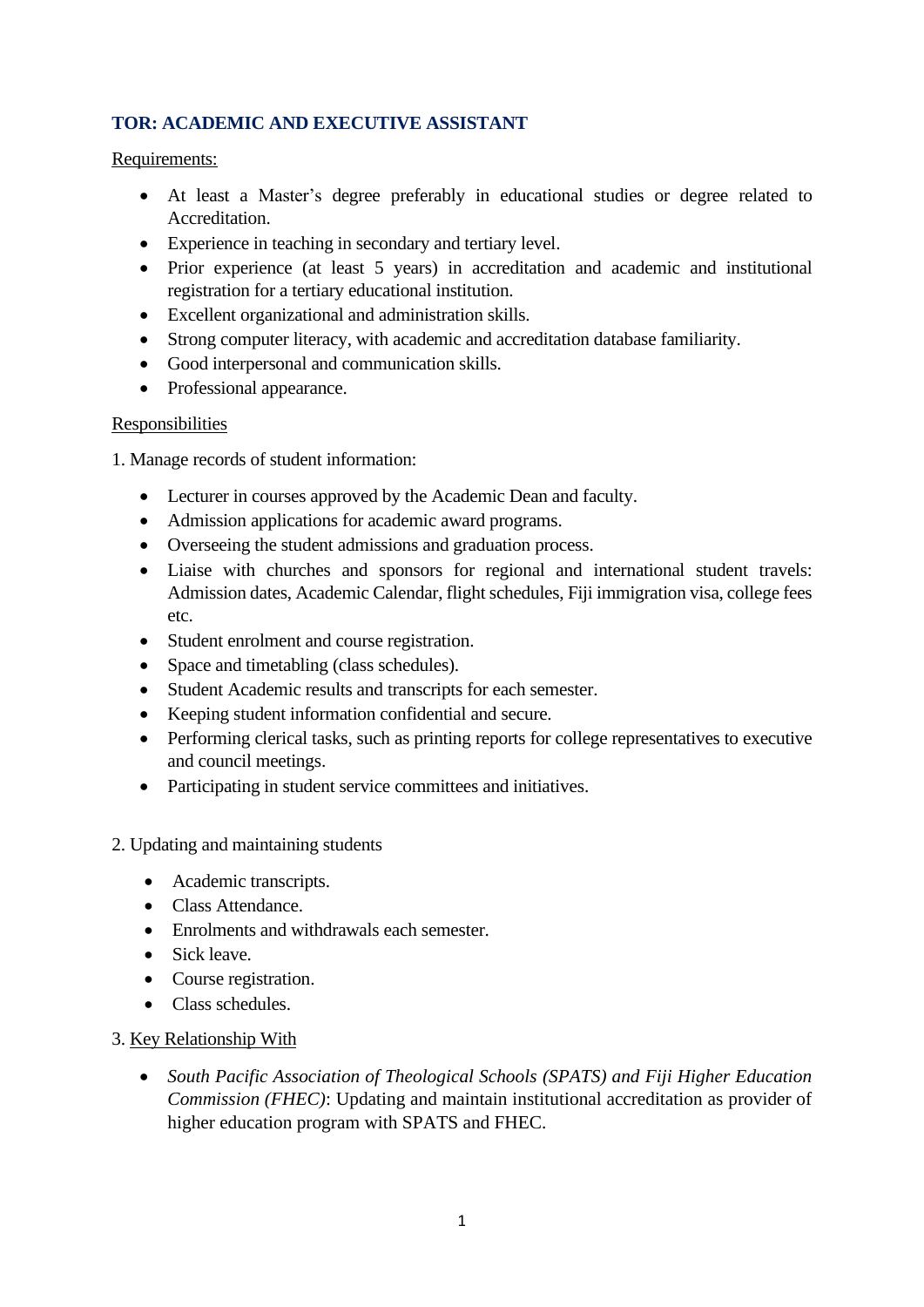- *FHEC*: Updating and maintaining institutional registration and other records with FHEC.
- *Academic Dean*:
	- ➢ Liaises with the Academic Dean for Accreditation of academic award programs with SPATS and FHEC: overseeing all issues regarding the academic quality and integrity of the various academic award programmes of the College;
	- ➢ Liaises with the Academic Dean for relevant faculty and support staff members in order to ensure that all academic award programmes of the College (from Certificate level to PhD, including programmes administered by WFDP, PTCEE, IMR) are appropriately maintained and developed (supervision, course work, etc.);
	- ➢ Liaises with the Academic Dean to arrange the thesis examination processes in all relevant academic programmes;
	- ➢ Liaises with the Academic Dean to arrange curriculum reviews of academic award programmes at PTC at appropriate intervals;
	- ➢ Liaises with the Academic Dean regarding administration, registration, and assessment processes in all academic programmes, including the end-of-year grades and prizes calculations;

### *Principal, Vice Principal, and Academic Dean*:

- ➢ Assists the Principal, Vice Principal and the Academic Dean in relevant work as regards the Fiji Higher Education Commission (FHEC) and the South Pacific Association of Theological Schools (SPATS), and liaises with FHEC and SPATS where necessary;
- ➢ Assists the Principal, Vice Principal and the Academic Dean with major development issues regarding the academic aspects of the College, as required from time to time (e.g., the proposed move to convert the College into a university);
- ➢ if requested, serves on the SPATS Executive Committee.

#### *Finance Manager:*

➢ Liaise with Finance Manager for student financial accounts.

#### *Human Resource Manager*:

➢ Liaise with Human Resource Manager for international faculty members, student passports and work visas.

### **SUBMISSION OF APPLICATION:**

- The application must be submitted electronically with the following documents:
	- o A Cover Letter
	- o Duly filled in and digitally signed Application Form
	- o Curriculum Vitae, detailing publications, research projects and employment history
	- o Copies of Academic Certificates in electronic form (preferably in an integrated PDF file)